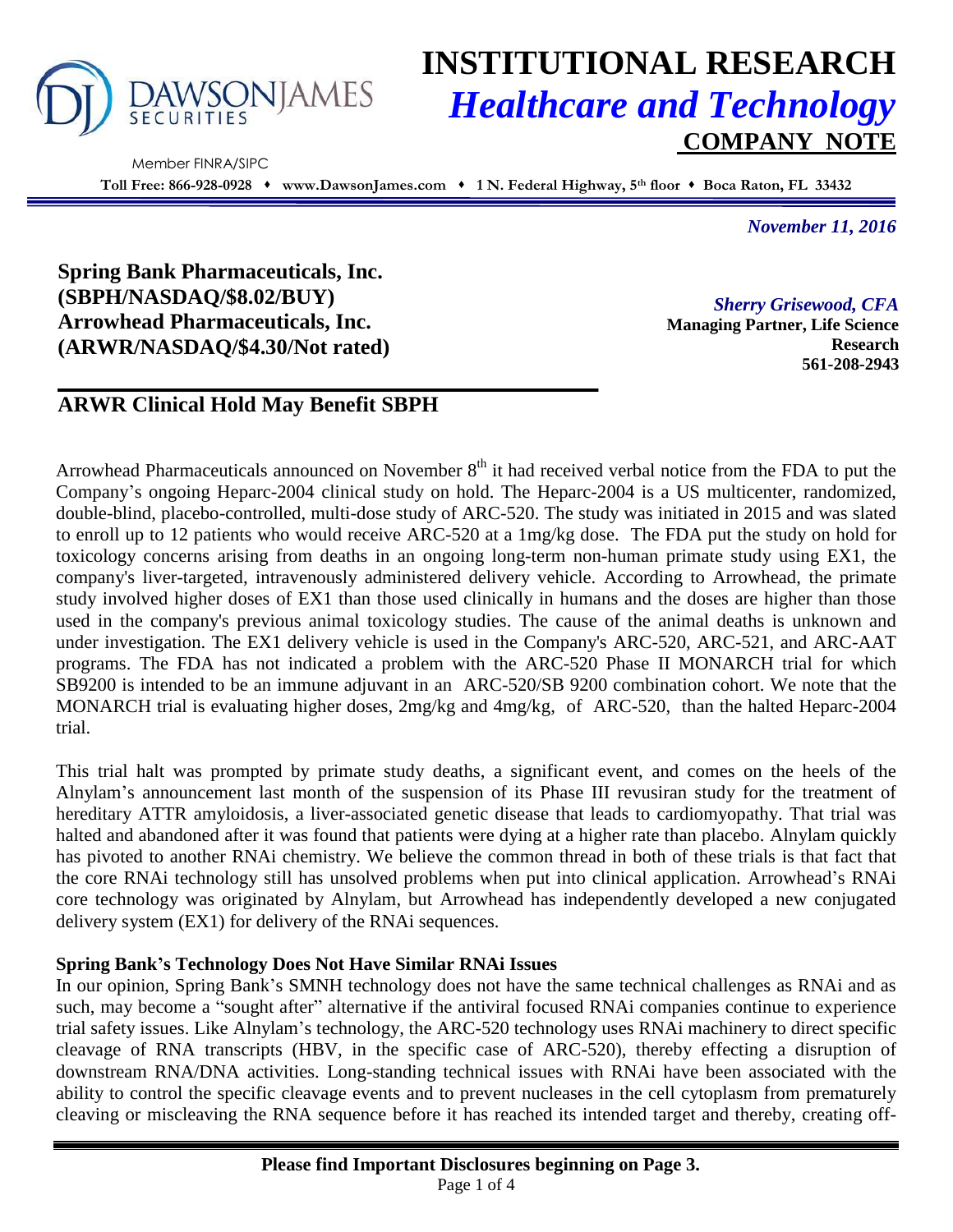

targeting effects, including triggering high level immune response. In contrast, the dinucleotide SB 9200 binds to and upregulates RIG-1 and NOD2, on a substitution-like basis, not a specific cleavage site mechanism like RNAi, in order to prevent viral integration into the cell's innate immune response machinery. *We believe this is a subtle but extremely important distinction between the two approaches that investors are overlooking as they assess the impact of these two RNAi clinical trial halts.*

Both Spring Bank and Arrowhead are presenting data at a HBV-specific conference being held at Harvard Medical School today and Arrowhead has a number of presentations on the docket at the AASLD, the academic society meeting for liver diseases, that also gets underway today in Boston. We are attending the Harvard Medical School event and hope to have a further update on the RNAi question following the conclusion of the AASLD. **We are maintaining our BUY rating on Spring Bank shares in light of these events**. *SG*



Company Notes provide current information we believe might be noteworthy to investors regarding the subject companies. Company Notes are not intended to be complete research reports. More detailed information concerning the rated companies referenced in this Note, including the full reports, basis for price targets and other disclosures, may be found at: [http://dawsonjames.com/research\\_coverage.](http://dawsonjames.com/research_coverage)

## **Company Note 11/11/2016 Page 2 of 4**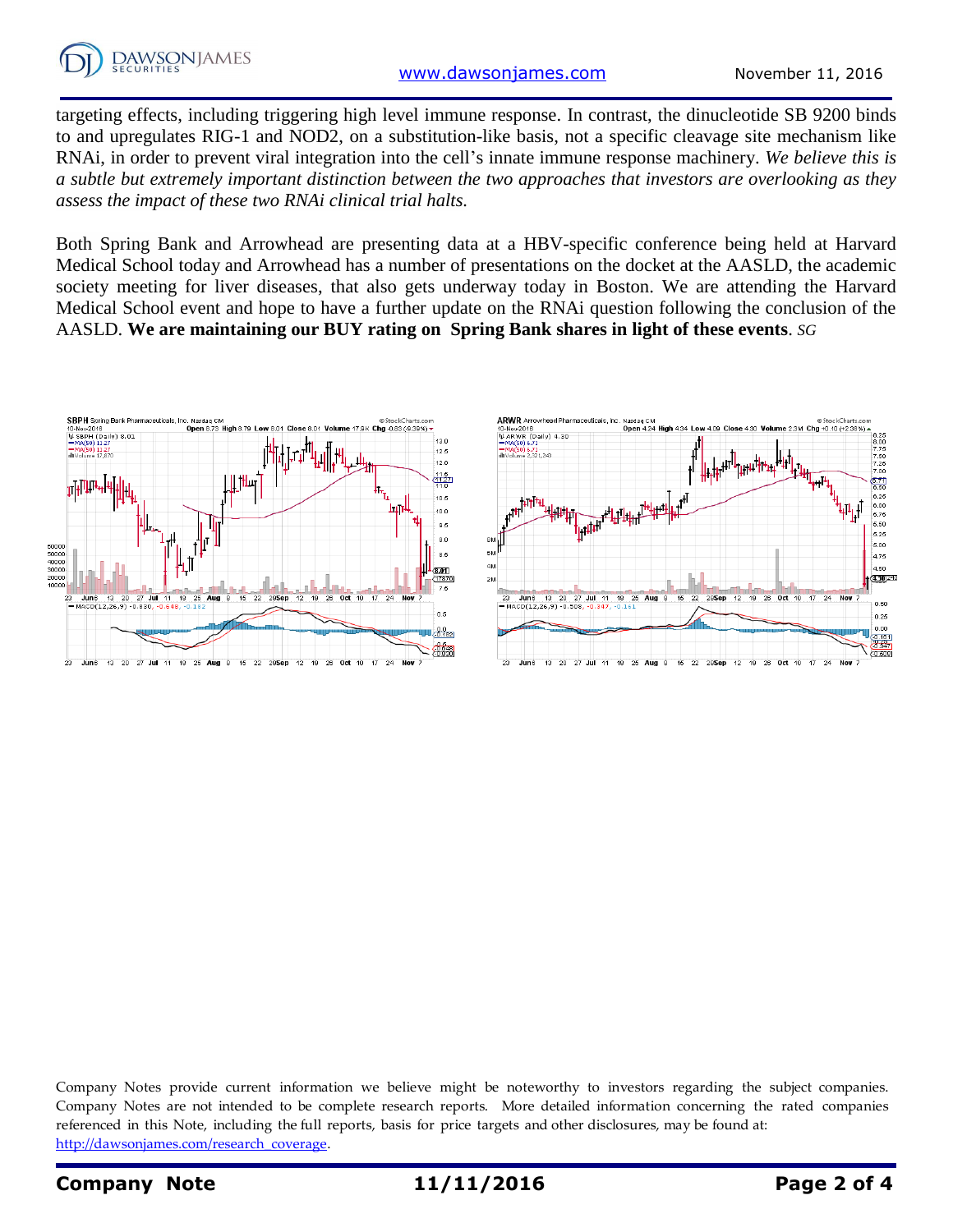

#### **Important Disclosures:**

Dawson James Securities, Inc. (the "Firm") is a member of the Financial Industry Regulatory Authority ("FINRA") and the Securities Investor Protection Corporation ("SIPC").

The Firm does not make a market in the securities of the subject companies. The Firm has engaged in investment banking relationships with SBPH and ARWR in the prior 12 months, as a manager or co-manager of a public offering and has received compensation resulting from those relationships. The Firm may seek compensation for investment banking services in the future from each of the subject companies. The Firm may have received other compensation from the subject companies in the last 12 months for services unrelated to investment banking.

Neither the research analyst(s) whose name appears on this report nor any member of his (their) household is an officer, director or advisory board member of these companies. The Firm and/or its directors and employees may own securities of the company(s) in this report and may increase or decrease holdings in the future. As of October 31, 2016, the Firm as a whole did not beneficially own 1% or more of any class of common equity securities of any of the subject company (s) of this report. The Firm, its officers, directors, analysts or employees may effect transactions in and have long or short positions in the securities (or options or warrants related to those securities) of the companies subject to this report. The Firm may effect transactions as principal or agent in those securities.

Analysts receive no direct compensation in connection with the Firm's investment banking business. All Firm employees, including the analyst(s) responsible for preparing this report, may be eligible to receive non-product or service specific monetary bonus compensation that is based upon various factors, including total revenues of the Firm and its affiliates as well as a portion of the proceeds from a broad pool of investment vehicles consisting of components of the compensation generated by investment banking activities, including but not limited to shares of stock and/or warrants, which may or may not include the securities referenced in this report.

Although the statements in this report have been obtained from and are based upon recognized statistical services, issuer reports or communications, or other sources that the Firm believes to be reliable, we cannot guarantee their accuracy. All opinions and estimates included in this report constitute the analyst's judgment as of the date of this report and are subject to change without notice.

The securities of the company discussed in this report may be unsuitable for investors depending on their specific investment objectives and financial position. This report is offered for informational purposes only, and does not constitute an offer or solicitation to buy or sell any securities discussed herein in any jurisdiction where such would be prohibited. Additional information is available upon request.

#### **Ratings Definitions:**

- 1) **Buy**: the analyst believes the price of the stock will appreciate and produce a total return of at least 20% over the next 12-18 months;
- 2) **Neutra**l: the analyst believes the price of the stock is fairly valued for the next 12-18 months;
- 3) **Sel**l: the analyst believes the price of the stock will decline by at least 20% over the next 12-18 months and should be sold.